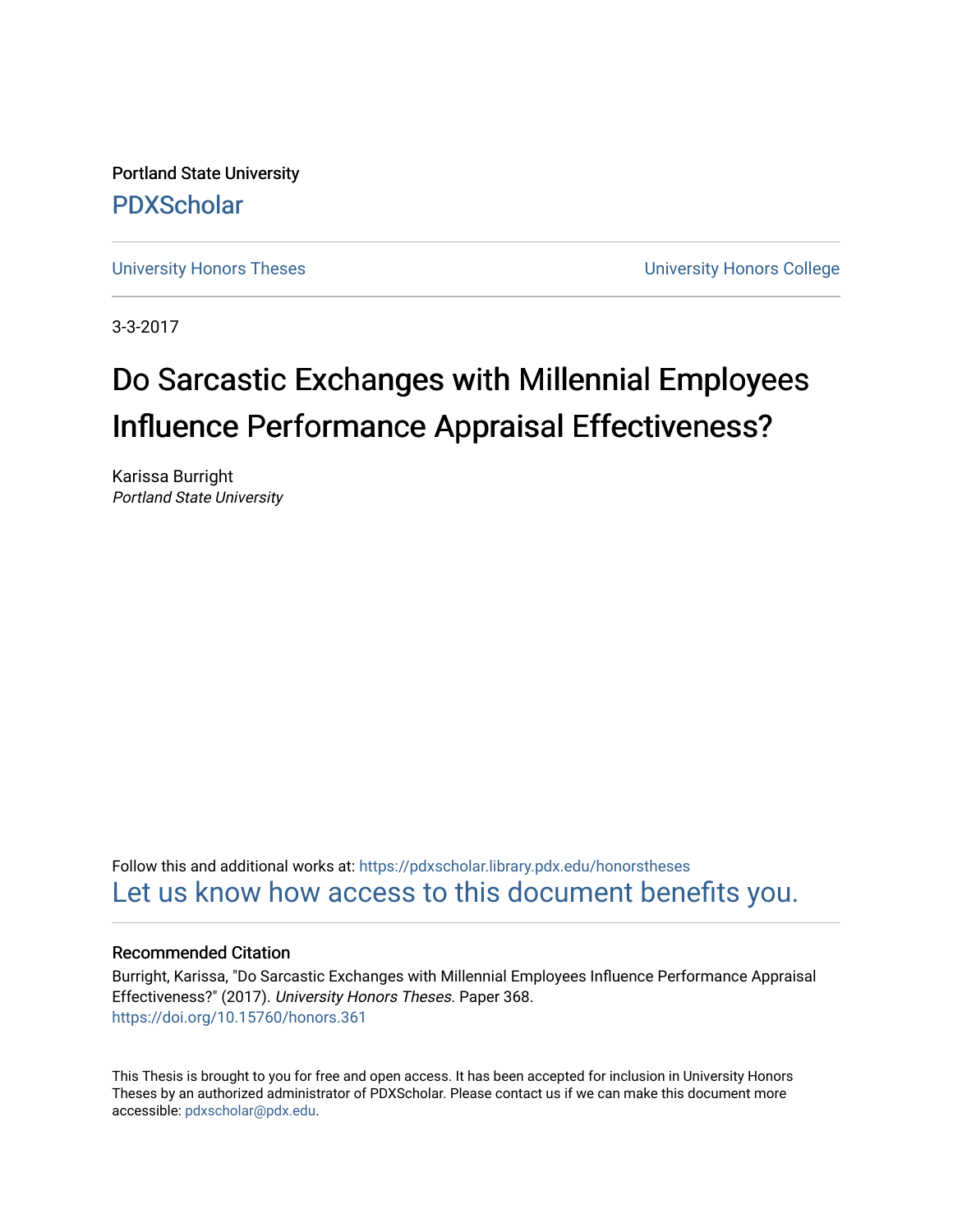Do Sarcastic Exchanges with Millennial Employees

Influence Performance Appraisal Effectiveness?

by

Karissa Burright

An undergraduate honors thesis submitted in partial fulfillment of the

requirements for the degree of

Bachelor of Science

in

University Honors

and

Business Administration: Management & Leadership and Human Resources Management

Thesis Adviser

Dr. Isaac Dixon

Portland State University

2017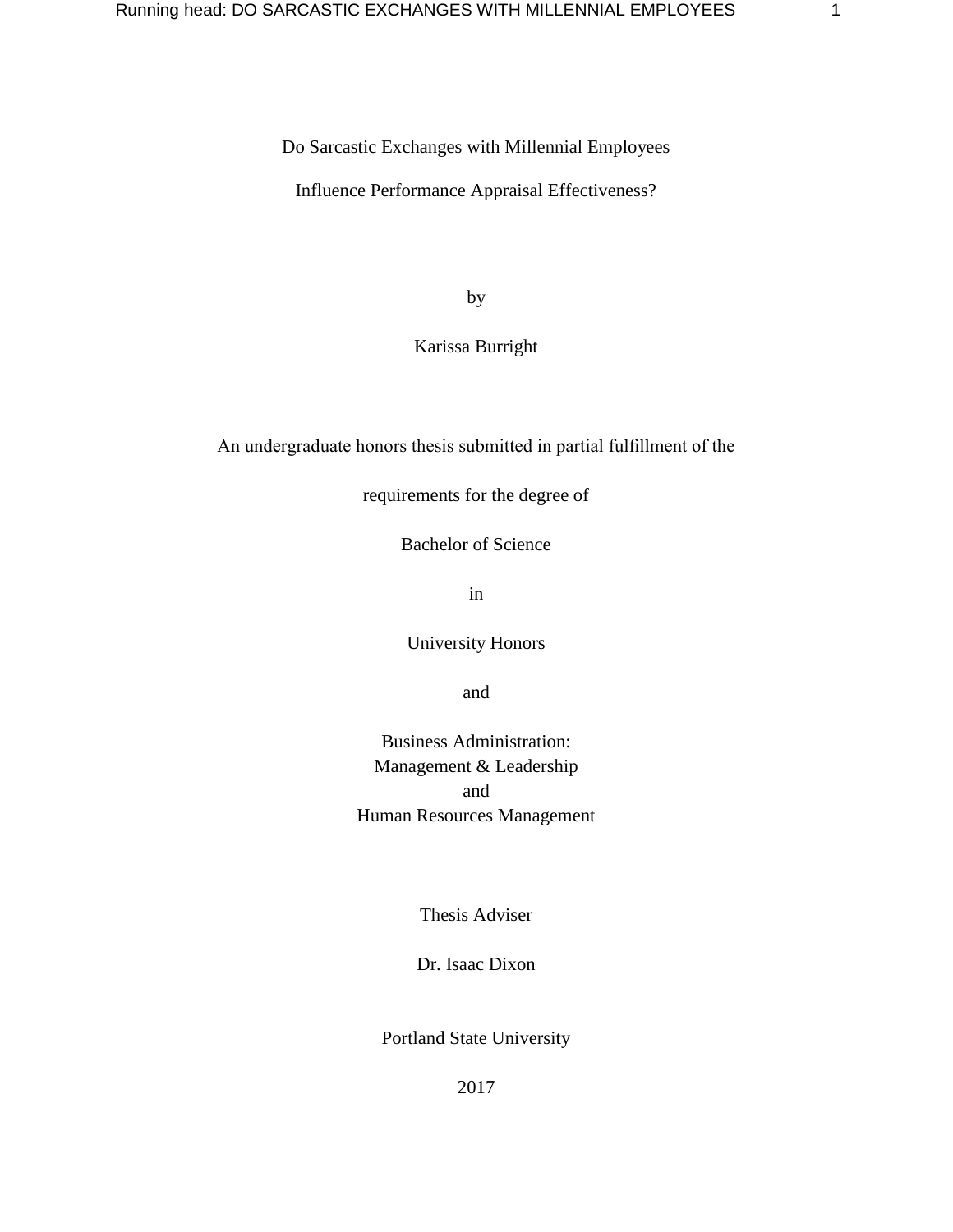#### Abstract

This literature review explores the intricacies of sarcasm in the supervisor-employee relationship; particularly, it looks at sarcasm between supervisors and Millennial generation employees and possible ways it influences performance appraisal effectiveness. It focuses on five key intersections, as follows: sarcasm, trust, Leader-Member Exchange (LMX), performance appraisals, and the Millennial generation. The purpose is to identify and define these intersections, their implications, and the gaps in current research. Thus far, there is little research on these intersections, requiring this paper to link the overlapping areas between subjects. Therefore, this research builds upon the work or psychologists, sociologists, human resources management, and other fields for an interdisciplinary review. The findings show that it is likely for sarcasm between a supervisor and their Millennial employee to have a negative impact on the relationship, damaging trust and creating obstacles for performance appraisal effectiveness. However, there are many benefits to sarcasm in the workplace, as well as evidence of sarcasm benefiting trust in relationships, calling for this subject to further be explored.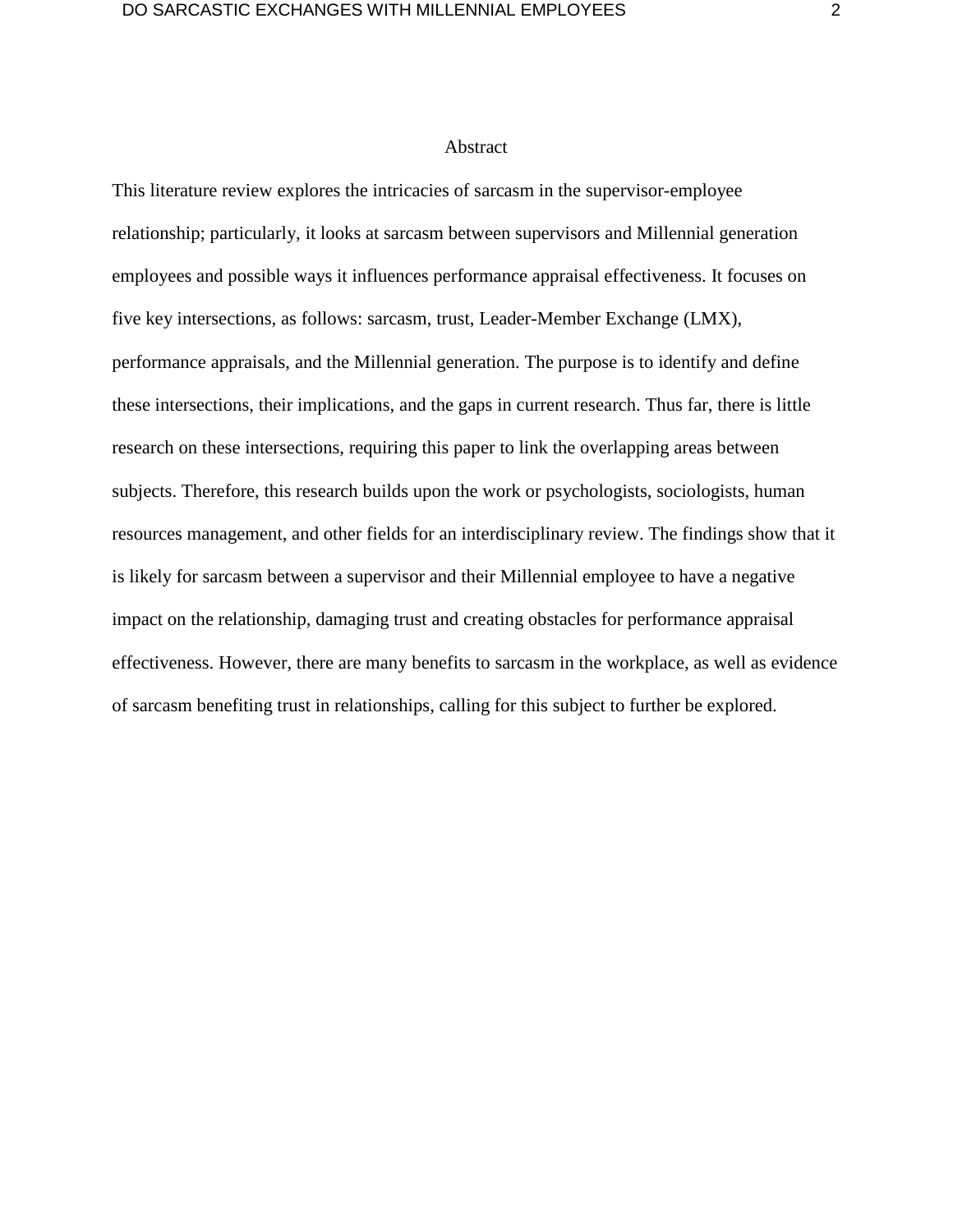Do Sarcastic Exchanges with Millennial Employees

Influence Performance Appraisal Effectiveness?

Workplace dynamics have been a recognizable force for many years, but a certain trend that has been receiving more attention is the use of sarcasm. The use of sarcasm and irony is not new by any means; however, the Millennial generation, typically considered those born between 1980 and 1995, is particularly notorious for its use of self-deprecating humor and irony (Stewart, Oliver, Cravens, & Oishi, 2016). Millennials are also ill-famed for being the young people that managers dread. They are an enigma of social media, entitlement, and technology that confound their older supervisors, and thus require different methods to successfully develop into competent and satisfied employees (Tulgan, 2009; Espinoza, Ukleja, & Rusch, 2010; Stewart et al., 2016). Stewart et al. revealed that when researchers asked people from multiple generations what made their generation distinct, Millennials were the only generation to not have "work ethic" within the top five answers and the only generation to have "clothes" within the top five (2016). Generational differences are known to throw a curveball at management, but Millennials are an entirely new ballgame. Little research is available on how sarcasm in the workplace affects employee performance. The complexity of irony in different company cultures and the various contexts of irony in linguistics make it difficult to study, and even more so for Millennials rather than the general workforce. For the purposes of this literature review, I will be focusing specifically on the supervisor-employee relationship in terms of performance appraisals for Millennials and discussing intersections and gaps from previous research.

This research question was inspired during an internship I had at a company that disallows any sarcasm whatsoever. This policy included not only the definition of sarcasm I am focusing on in this research, but also any use of language that was not literal. We were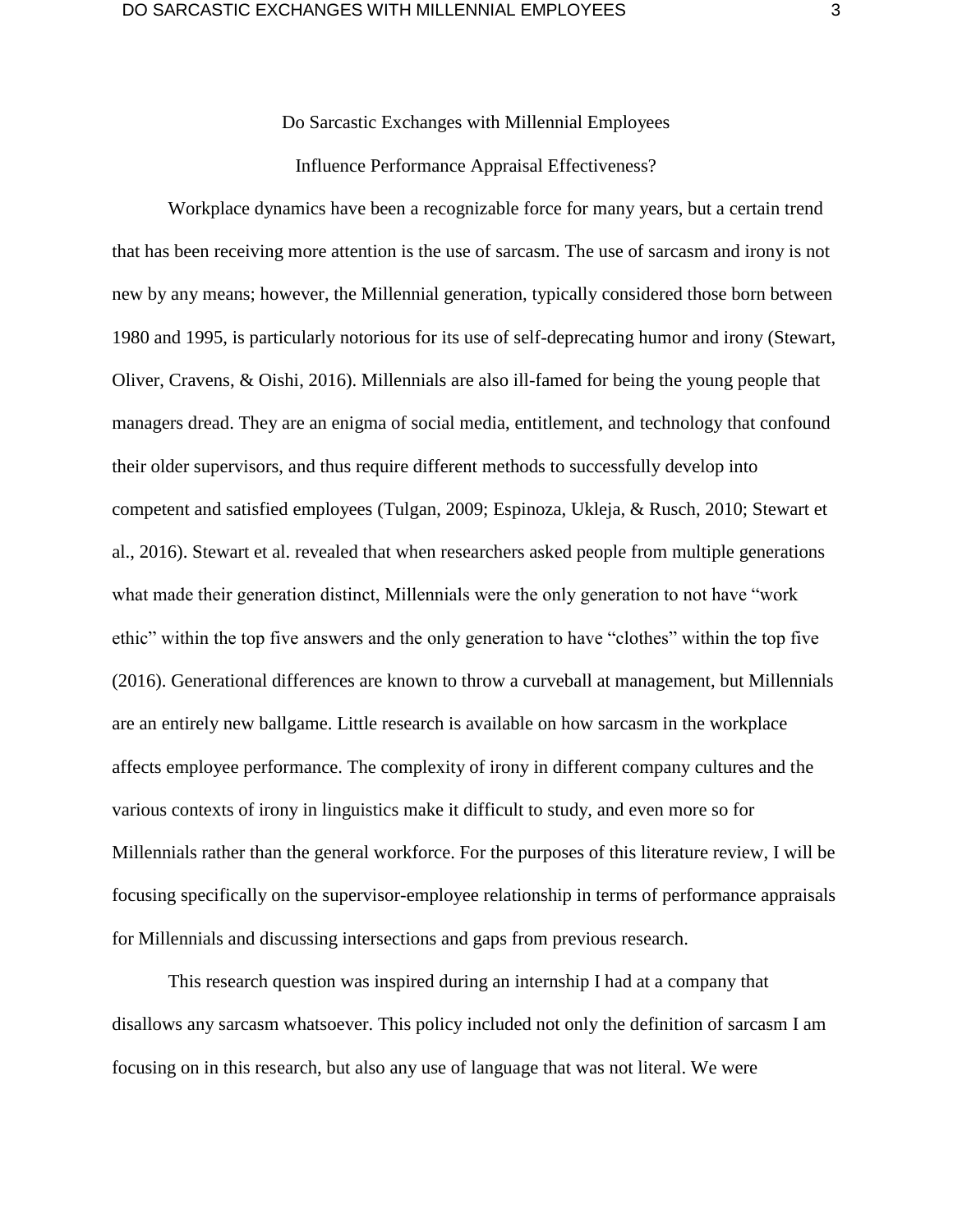challenged by leadership to be intentionally honest and clear with our language in hopes that it would diminish conflict and make it more difficult for our interactions to be misunderstood or misconstrued. This paper is not seeking to dwell on whether or not its implementation in this setting was effective or ineffective; instead, it is focusing on whether or not the use of sarcasm between a supervisor and their Millennial employee influences the effectiveness of their performance appraisals.

## **Background**

Performance appraisals, often implemented as annual written evaluations of an employee, have been a key piece of the supervisor-employee relationship, requiring a sensitive balance between being frank and respecting an employee's integrity (Conant, 1973). Although appraisals are an essential part of employee development, improper implementation leaves many managers feeling that they have wasted their time and even caused irreparable damage to their relationships with their subordinates (Lawler, Benson, & McDermott, 2012). The same study suggests that the actions and integrity of senior management, in addition to their performance management system, determine performance appraisal effectiveness; managerial input is significant, so performance appraisals should not be one-sided. It is important to acknowledge that although performance management systems are thoroughly researched, their proper implementation may still be limited in many business environments due to antiquated practices or lack of contextual understanding (Haines & St-Onge, 2011). According to a study performed in 2011, only three in ten employees believe that their performance was actually increased by their company's performance management systems (Aguinis, Joo, & Gottfredson, 2011). However ineffectively used, performance appraisals are not going away, as they are "vital to effective talent managing" (Lawler et al., 2012, p.191).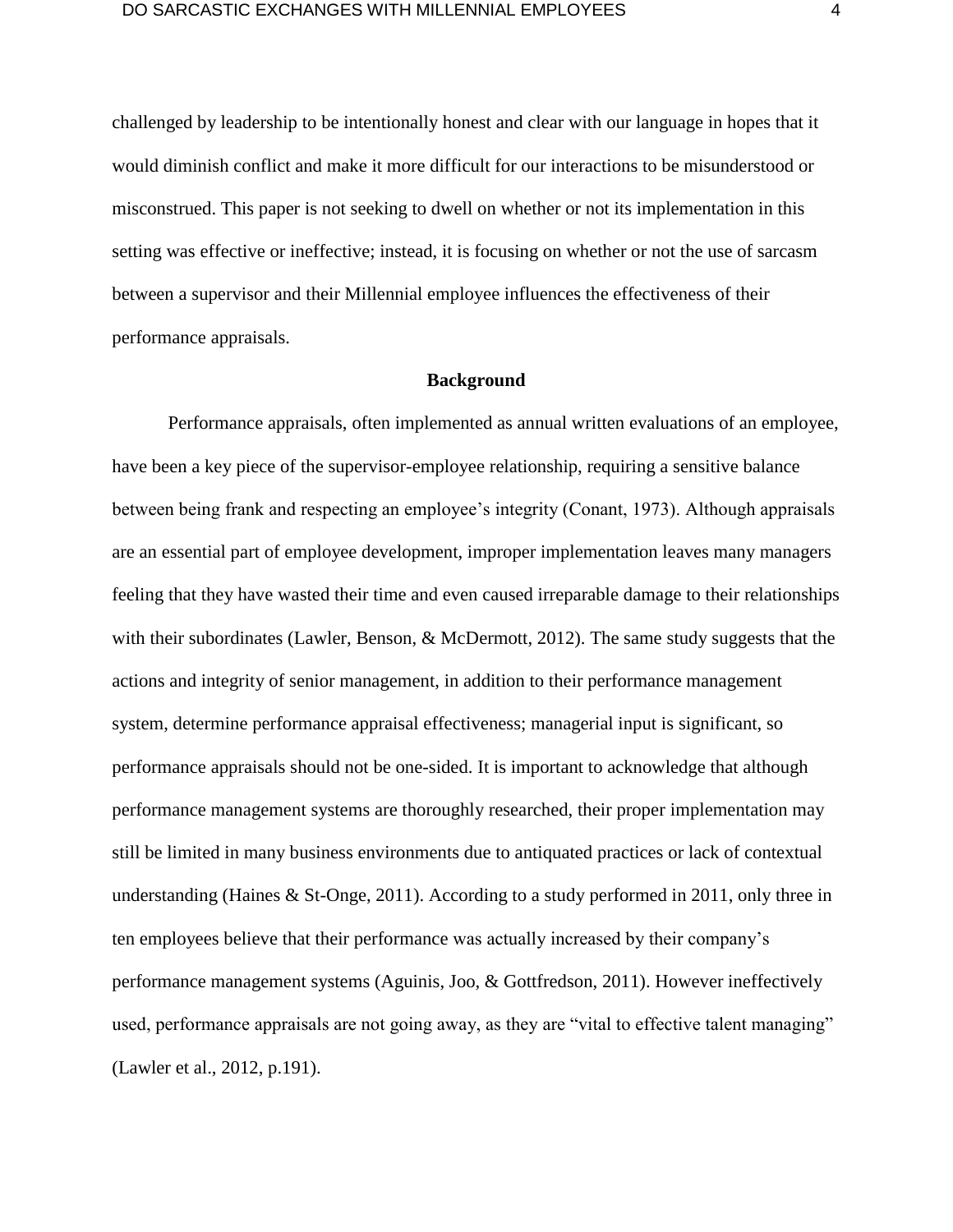Many famous writers, such as William Shakespeare and Oscar Wilde, have employed sarcasm and irony as a strategy of choice that is still relevant with today's youth. Although researchers continue to expand their work, little is known still of the cognitive and interpersonal consequences (Huang, Gino, & Galinsky, 2015). I will be using existing research to substantiate that, to date, there is no concrete data solidifying either a net-negative or net-positive effect. Because there is inconsistency in the data regarding the guaranteed effects of sarcasm in the workplace, I will discuss both the possibility of positive effects and of negative effects.

This thesis will narrow in on the effects of workplace sarcasm on performance appraisals for Millennials. Millennials are highly relational creatures, seeking personal involvement from their supervisors beyond just knowing each other's names (Tulgan, 2009). This fact alone bolsters the necessity of positive relationships between supervisors and Millennial employees for effective performance appraisals. Tulgan also refers to the tactic of "loco parentis", meaning managers who are most effective in working with Millennials are those who act similarly to a Millennial's parent; this means being highly involved and integrated into the employee's work life. This parental effect also highlights that the relational dynamic will be different than in past generations, and therefore the effects of sarcasm in relationships could likely be different. For older generations, a supervisor may have been kept at a distance or treated like a peer, but with Millennials, they are more like family. Generational lines are often blurry, so in the case of this paper the Millennial generation will be defined as born between 1980 and 1995, as defined by the United States Census Bureau (Stewart et al., 2016). Research done outside of those parameters will be noted upon reference.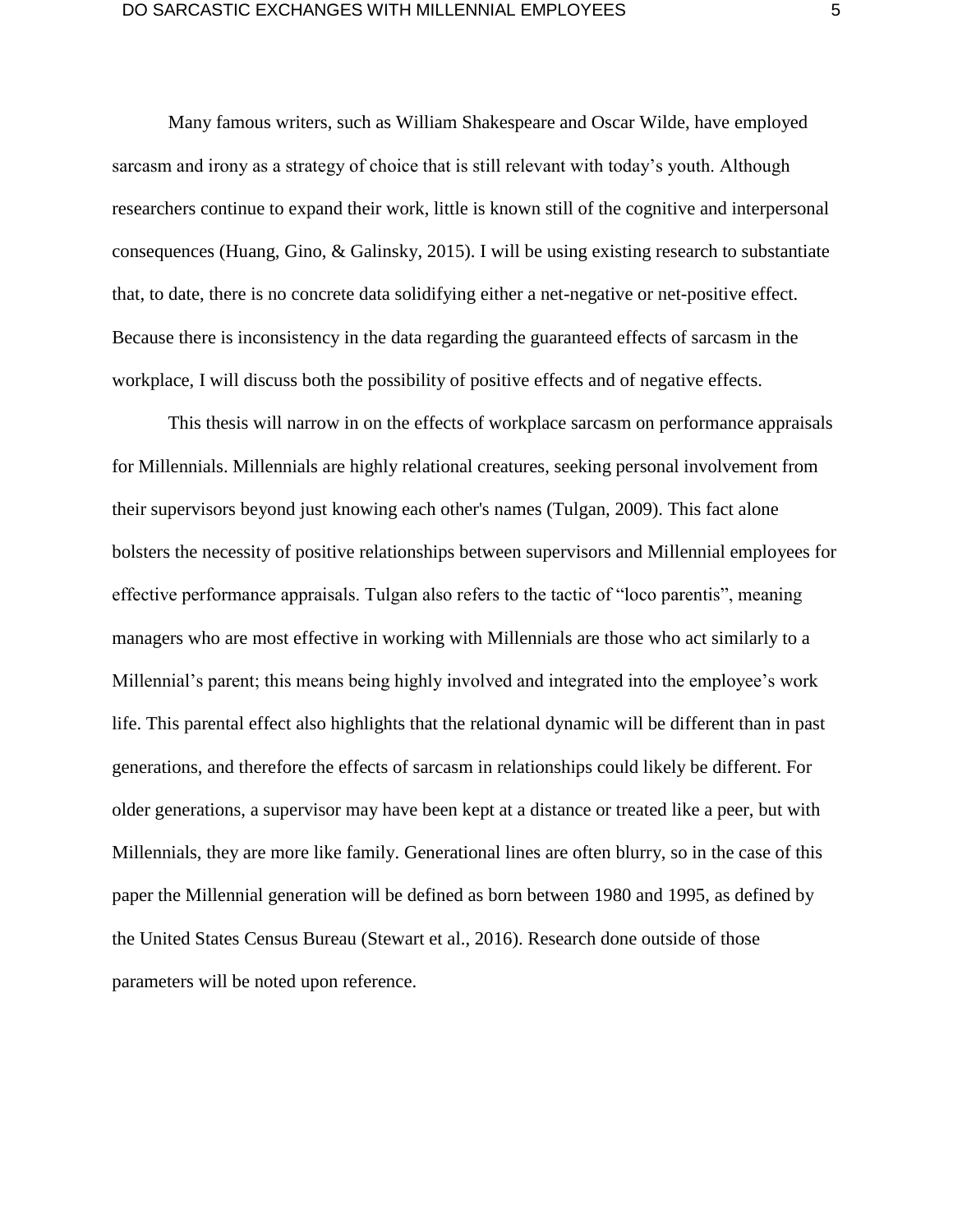# **Methodology**

To recognize the terminology and intersections of research of an underrepresented subject, a literature review is necessary. No existing research addresses sarcasm, Millennials, and performance appraisals in union, so I have synthesized a composition of the current state of the average workplace to call attention to the opportunities for additional study. All articles represented in this review revealed significant findings about at least one of those three subjects. It is important to note that the variety of depth of research on each of these subjects is quite different, and that research on Millennials is recent and still in progress.

In accompaniment with peer reviewed journal articles, I chose two famous texts dedicated to supervising Generation Y. The first and perhaps most well-known is Managing the Millennials: Discover the Core Competencies for Managing Today's Work Force by Chip Espinoza, et al., and the second is Bruce Tuglan's Not Everyone Gets a Trophy: How to Manage Millennials (2010; 2009). Both texts thoroughly focus on the plight of the managers of Millennials and discuss in detail the ways to mitigate generational differences and maximize the proficiencies of these young employees.

Not every performance management article references sarcasm; not every sarcasm article references performance management or appraisals. The overlap between these two subjects is employee relations. As performance appraisal effectiveness is dependent on the relationship between supervisor and employee, this makes the relational impacts of sarcasm extremely relevant (Pichler et al., 2015). Therefore, this paper will rely on research on employee relations to make claims of possible effects of sarcasm in supervisor-employee relations.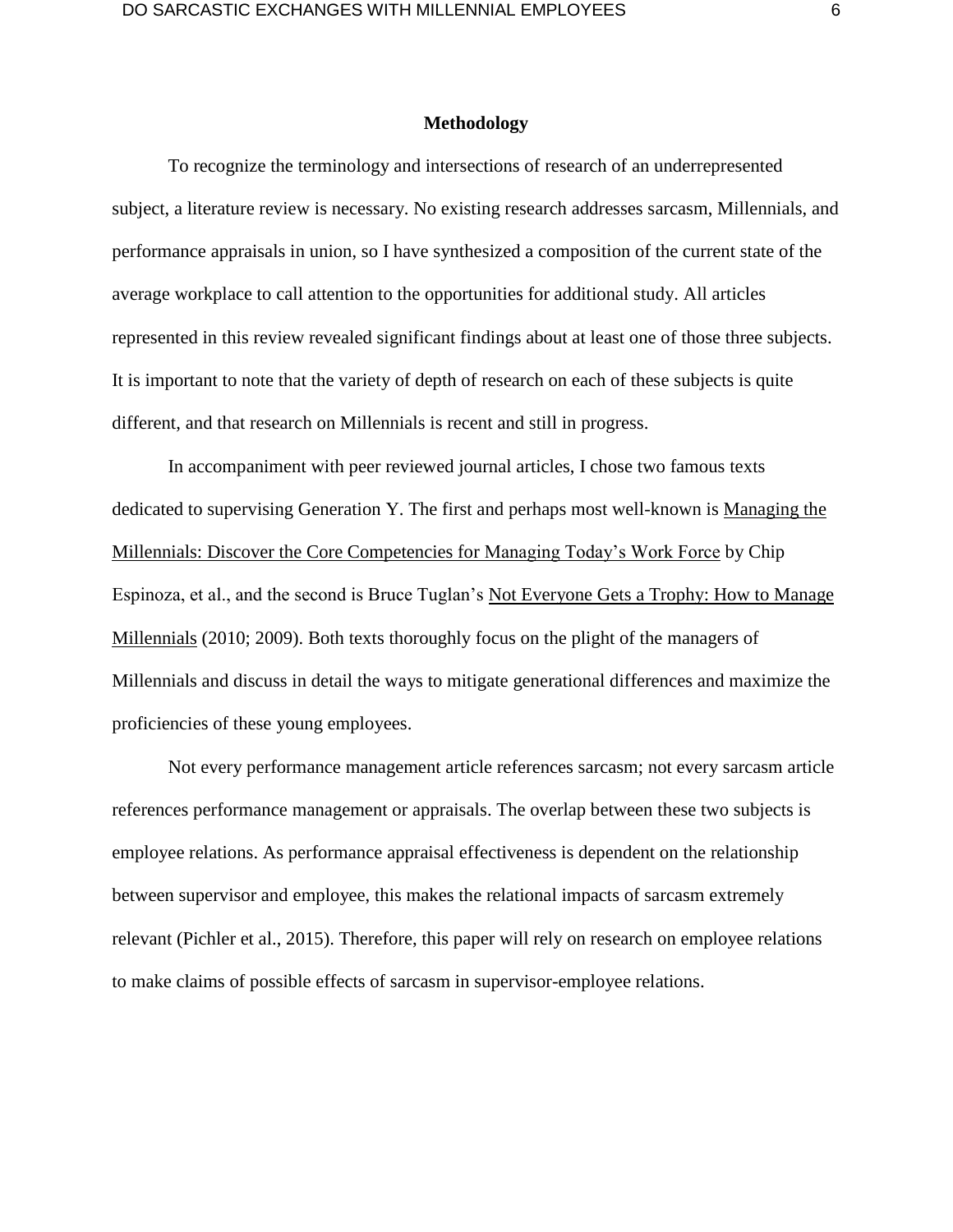#### **Literature Review**

To properly delve into this subject, it is essential to define thoroughly the various terms and concepts used in current research. Although much research has been done on sarcasm, there is not research to date on the intersection of sarcasm between supervisors and Millennial employees and how it influences performance appraisal effectiveness. My purpose is to draw conclusions based on the current research as well as to recognize gaps and poorly investigated areas that could inspire future research. The next section will analyze different avenues that have been explored up to this point, followed by a discussion on the application of this information and notes on future research.

# **Sarcasm**

For this paper, I will be focusing on a specific type of irony, defined as "the presentation of a negative message through the use of a statement that is, on face, positive" or in other words, "relies on language with a literal positive meaning to communicate a negative message" (Boylan & Katz, 2012, p.188; Miron-Spektor, Efrat-Treister, Rafaeli, & Schwarz-Cohen, 2011, p.1066). It is important to note, however, that there are multiple types of sarcasm that convey various messages and the results of such studies are still relevant to this work. Specifically, the research of Miron-Spektor et al. and Pexman and Olineck (2011; 2010). Because context is so essential to sarcasm interpretation and employee relations are a significant factor, sarcasm somewhat outside of my scope can still be relevant to speculate possible impacts.

One example of this is a study on the effects of sarcastic anger, which is a method a manager or supervisor might use with an employee (Miron-Spektor et al., 2011). This study focused on the cognitive effects in employees after experiencing or witnessing sarcasm as an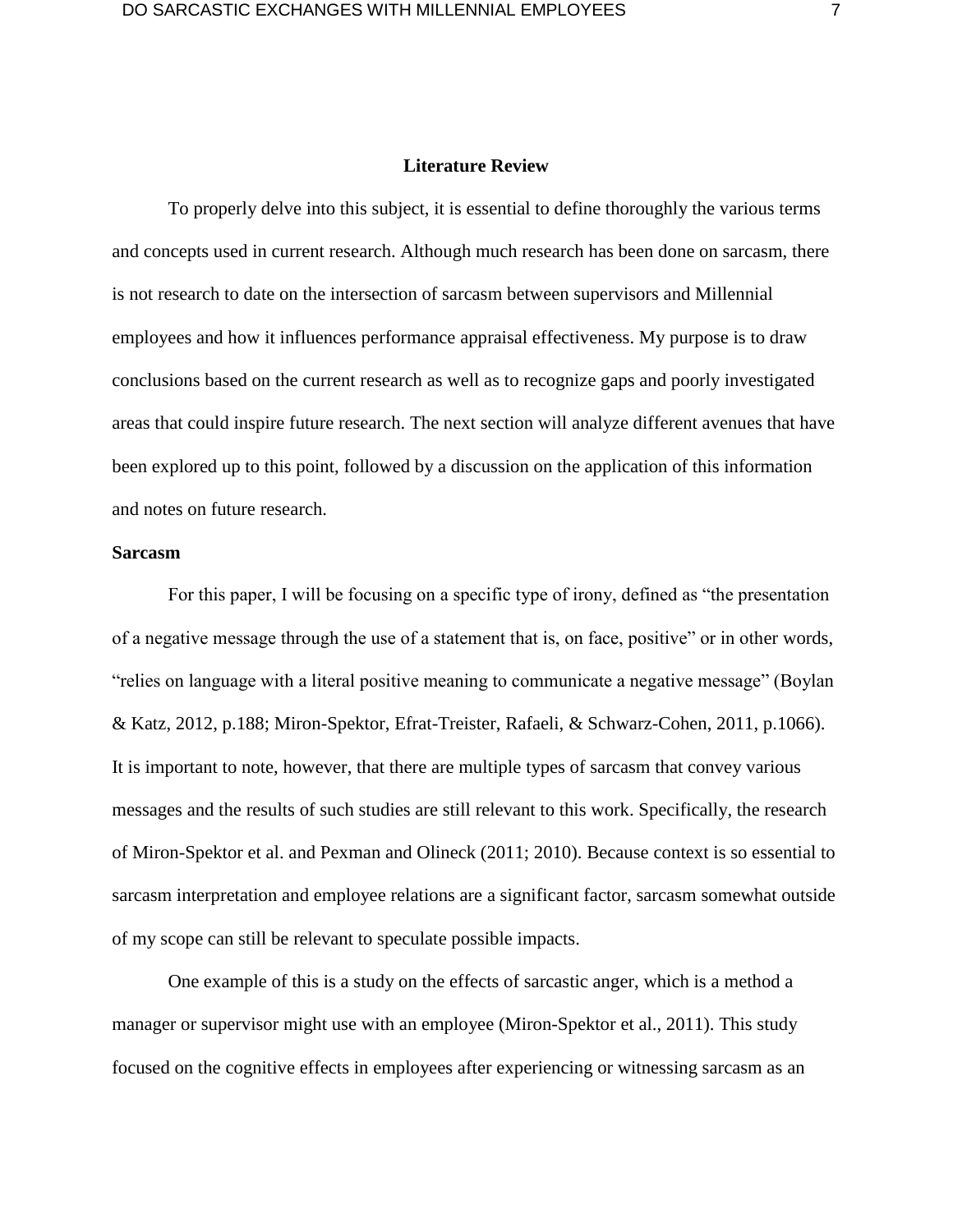expression of anger from a customer. The results of the study found that employees' creative problem solving increased when customers expressed anger indirectly through sarcasm rather than directly expressed anger. The research uses the theory of prevention orientation, meaning that humans naturally seek security and avoid pain and conflict. It also brought to light that coworkers who witnessed the sarcastic interactions were influenced by them and called managers to have a keen eye for these interactions.

The complexity of verbal irony in itself can be a barrier to proper communication. A 2010 study tested to see if sarcastic compliments (saying, "You look awful," when someone is obviously well-dressed) have the same effects as sarcastic insults (saying, "You look great," when someone is obviously not looking their best) and comparing the results with multiple theories of irony (Pexman & Olineck). The study found that ironic insults, being the more conventional forms of sarcasm, were more likely to be rated as highly sarcastic compared to ironic compliments. Perhaps the most interesting finding was that the ironic statement was found to dilute the effect of both direct compliments and insults. Sarcastic compliments were found to be more mocking and less polite than direct compliments, and sarcastic insults were found to be less aggressive than direct anger or insults.

Not only is the interpretation of sarcasm a factor in the workplace, but the emotional effects that occur due to sarcasm as well. A study on employee flourishing found that people who use sarcasm in a negative manner contribute to employee languishing (Fredrickson & Losada, 2005). Although it was considered a negative factor, the study also noted, "Appropriate negativity is a critical ingredient within human flourishing that serves to maintain a grounded, negentropic system" (p.685). This observation raises an important question; if negativity is a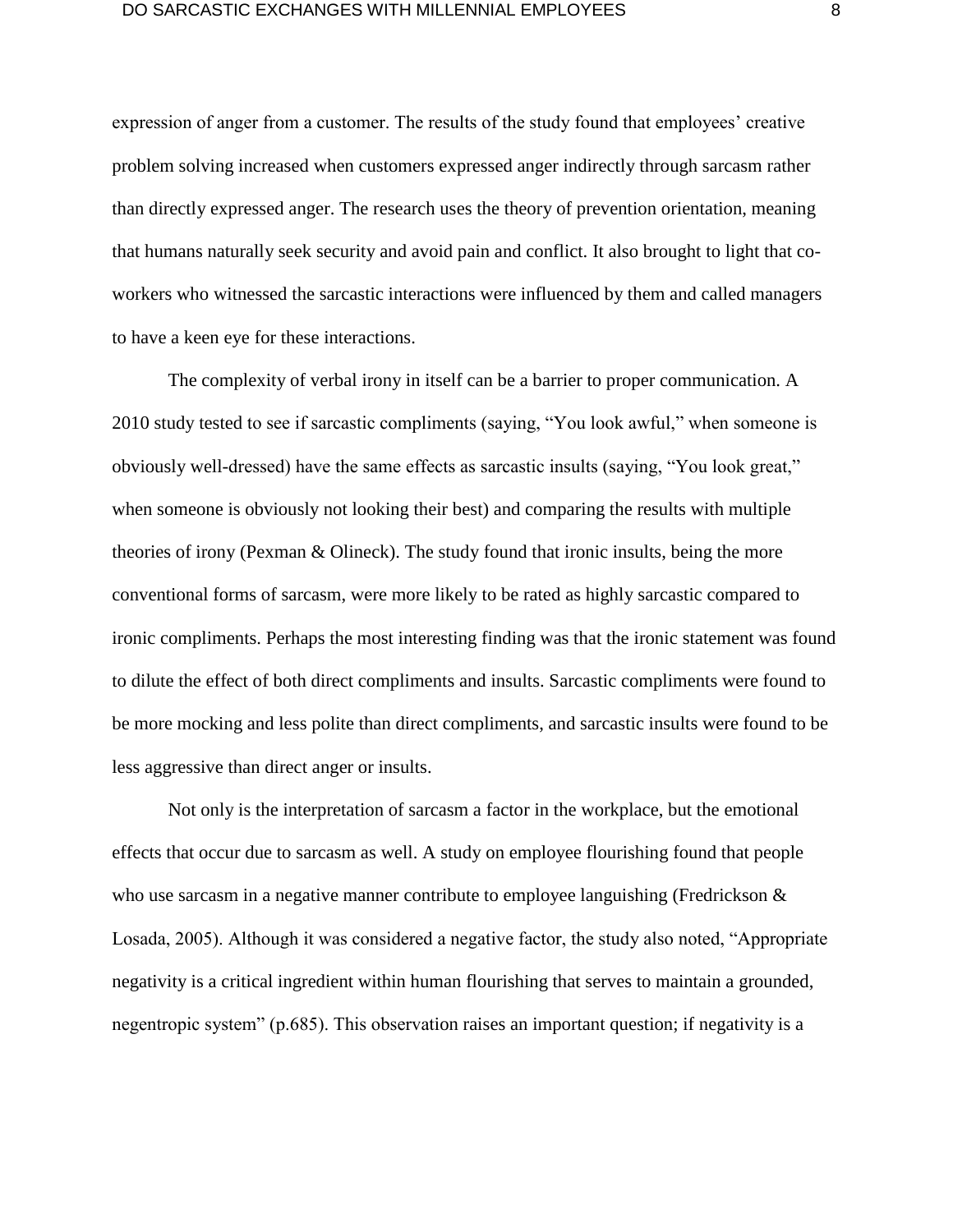necessity to some extent, is sarcasm the form of negativity that is most beneficial in the workplace, particularly between supervisors and employees?

More research is being done to try to identify the possible positive outcomes of sarcasm in the workplace. Huang, et al. argued that sarcasm improves creativity for all parties involved (2015). Huang, et al. notes that although many seem aware of the potential negative outcomes of using sarcasm in the workplace, that does little to dispel it. The findings of this research showed not only that sarcasm use increased creativity for both recipient and expresser, but also that there was an important relational factor that mediated positive or negative outcomes. This mediator was interpersonal trust. According to the article, interpersonal trust "helps reduce the relational cost of sarcasm for both parties but still allow organizations to take advantage of its creative benefits" (Huang, et al., 2015, p.162).

# **Trust**

Interpersonal trust is the "willingness to accept vulnerability based on positive expectations of another's intentions or behavior" (Huang, et. al, 2015, p.164). Huang, et al. theorized that individuals who trust one another are likely to have a lower sense of conflict, particularly when the intentions are somewhat unclear. In simple terms, one is more likely to expect good intentions from someone they trust as compared to someone who they do not. This was a significant theory for this research; interpersonal trust may be the necessary bridge to reaping the benefits of sarcasm in the workplace without increasing conflict.

Although trust is a necessary factor, business communication can often be indirect and ambiguous. An article from the *Journal of Business Ethics* stated, "Implicature and indirectness are commonplace in professional communication because they allow speakers and writers to reconcile two opposing goals in discourse, to maneuver between…clarity and politeness" (Riley,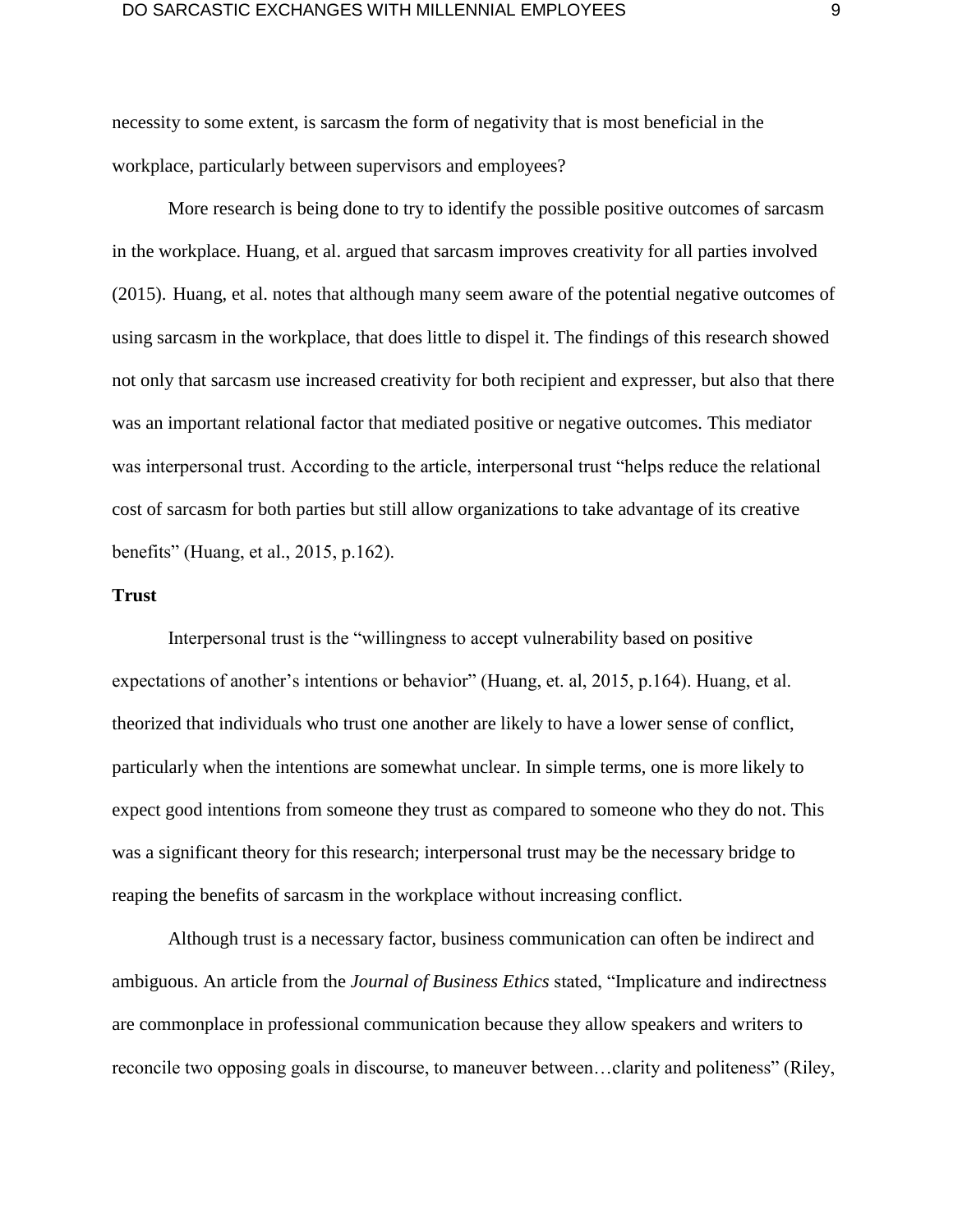1993, p.179). Politeness is the filter that keeps communication from being direct and explicit, but when the message is too harsh to seem polite, sarcasm is the vehicle of choice. In such a complex relationship between a supervisor and an employee, careful direction and guidance is important, but there are times in which messages of dissatisfaction must be conveyed. Therefore, not all employees will consistently have only positive experiences with their supervisors, which could lower interpersonal trust between the two. Furthermore, if a negative message must be conveyed early on in the relationship, it could prevent much trust from ever being established. It can be built through activities or events that encourage team building, as team building is seen as a tool that helps to remove emotional barriers to help others function more effectively together (Dirks, 1999).

Carmeli & Spreitzer further defined trust as "an expression of confidence by a party that his or her vulnerability will not be exploited and that he or she will not be harmed by the behaviors or actions of the other party" (2009, p.176). The study further identified trust as a factor in employee thriving due to its ability to encourage employees to actively engage in work and work relationships. The article noted that the psychological stress of mistrust between an employee and their employer can lead to employees spending valuable time and energy on simply navigating the environment around them. If sarcasm between a supervisor and an employee creates mistrust, not only does this damage their relationship, but it could lead to an unproductive and unsuccessful employee. Establishing and maintaining an appropriate level of trust to empower employees is the baseline in a supervisor and employee relationship (George, 2016).

# **Leader-Member Exchange**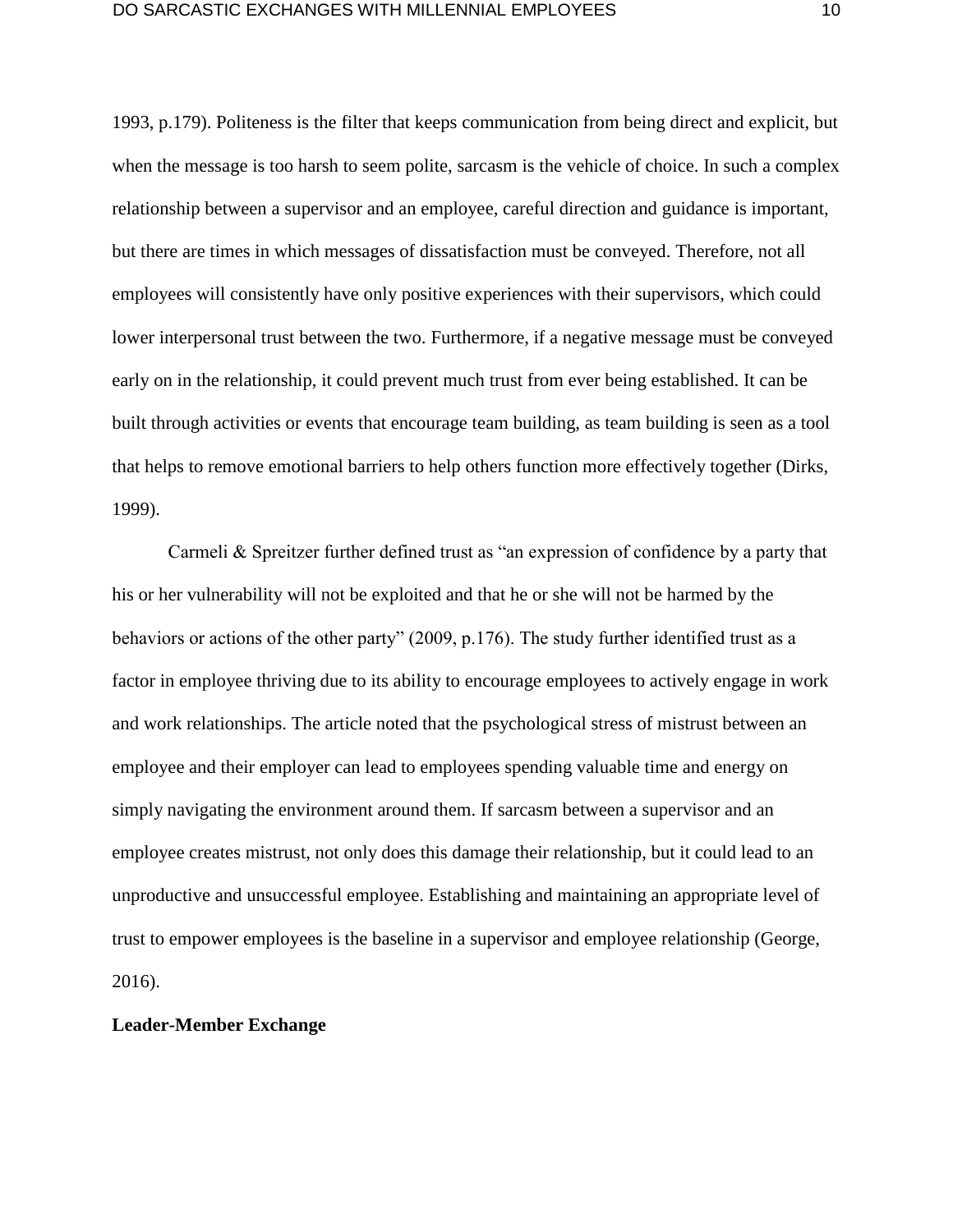Leader-Member Exchange (LMX) is a leadership theory that focuses on the exchange between a leader and employee and that leaders prefer certain groups over others (George, 2016). "According to LMX, the quality of the relationship that develops between a leader and a follower is predictive of outcomes at the individual, group, and organizational levels of analysis" (Gerstner & Day, 1997, p.827). The conclusion of Gerstner and Day's research stated that LMX is consistently linked with member job performance and suggested that the member's perspective more reliably assesses the relationship than the leader's. This highlights the significance of the leader's role in the relationship; a leader is less likely to be aware of discouragement they have caused an employee.

Another study on the mediating role of LMX emphasizes that the exchanges between leaders and each of their followers can vary, meaning that the leader develops different ways of treating each member (Gkorezis, 2015). The study went on to find that employees who have high-quality exchanges with their leaders will exhibit "pro-environmental behavior" and will be more successful in the workplace. A high-quality exchange included words and behaviors that supported subordinates; therefore, sarcasm negatively received would be a low-quality exchange.

Beyond general success, high-quality exchanges between leaders and members can lead to more effective performance appraisals. A study done in fall of 2016 found that employees who have high-quality exchanges with their leaders are more likely to find their performance appraisals fair and to support the criticism of their supervisor (Pichler, et al., 2016). These highquality exchanges increase perception of procedural justice, as employees will view their supervisor's feedback as supportive and valuable for them.

# **Performance Appraisals**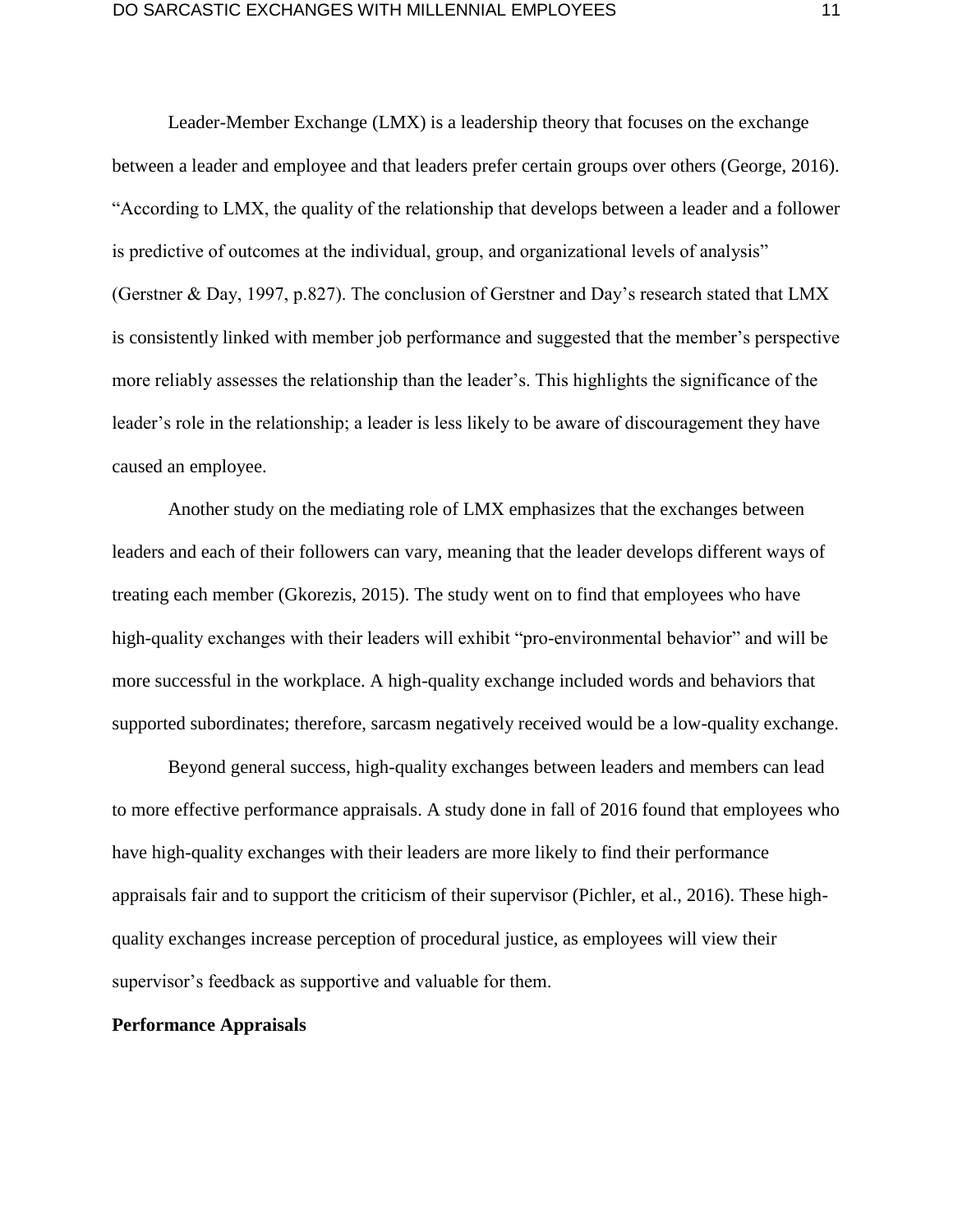Deficiencies in performance appraisal implementation have been discussed for decades. The problem often lies in the interpersonal dynamics and the emotional impact on an employee that a poorly conducted performance appraisal can cause (Conant, 1973). However, without performance appraisals, supervisors miss an opportunity to further develop their subordinates (Strother, 2011). Aguinis, et al. define performance management as "a continuous process of identifying, measuring, and developing the performance of individuals and teams and aligning performance with the strategic goals of the organization", and performance appraisal as "the depiction of the strengths and weaknesses of an employee in a non-continuous manner" (2011, p.504). Performance appraisals are an essential part of performance management; where many organizations fail is that they have performance appraisals *as* their performance management system.

For a performance appraisal to be effective, both supervisor and employee must participate in the process, allowing for employees to take ownership of their performance (Aguinis, Joo, & Gottfriedson, 2011). The employee relations climate, a phrase referring to the "nature of the social relations between employees and management at any given time", also affects an employee's perception of an appraisal (Haines & St-Onge, 2012, p.1161). Ironically, there was a significant decline from 2002 to 2012 in upper management involvement in performance appraisals, which stunts the development of employees and the performance management system as a whole (Lawler et. al, 2012). The practice of removing upper management from the performance management system has been found to signal to employees that performance management is unimportant via signalling theory (Biron, Farndale, & Paauwe, 2011). Signalling theory suggests that the actions of upper management in an organization indirectly convey the values of the organization. For example, an organization who verbally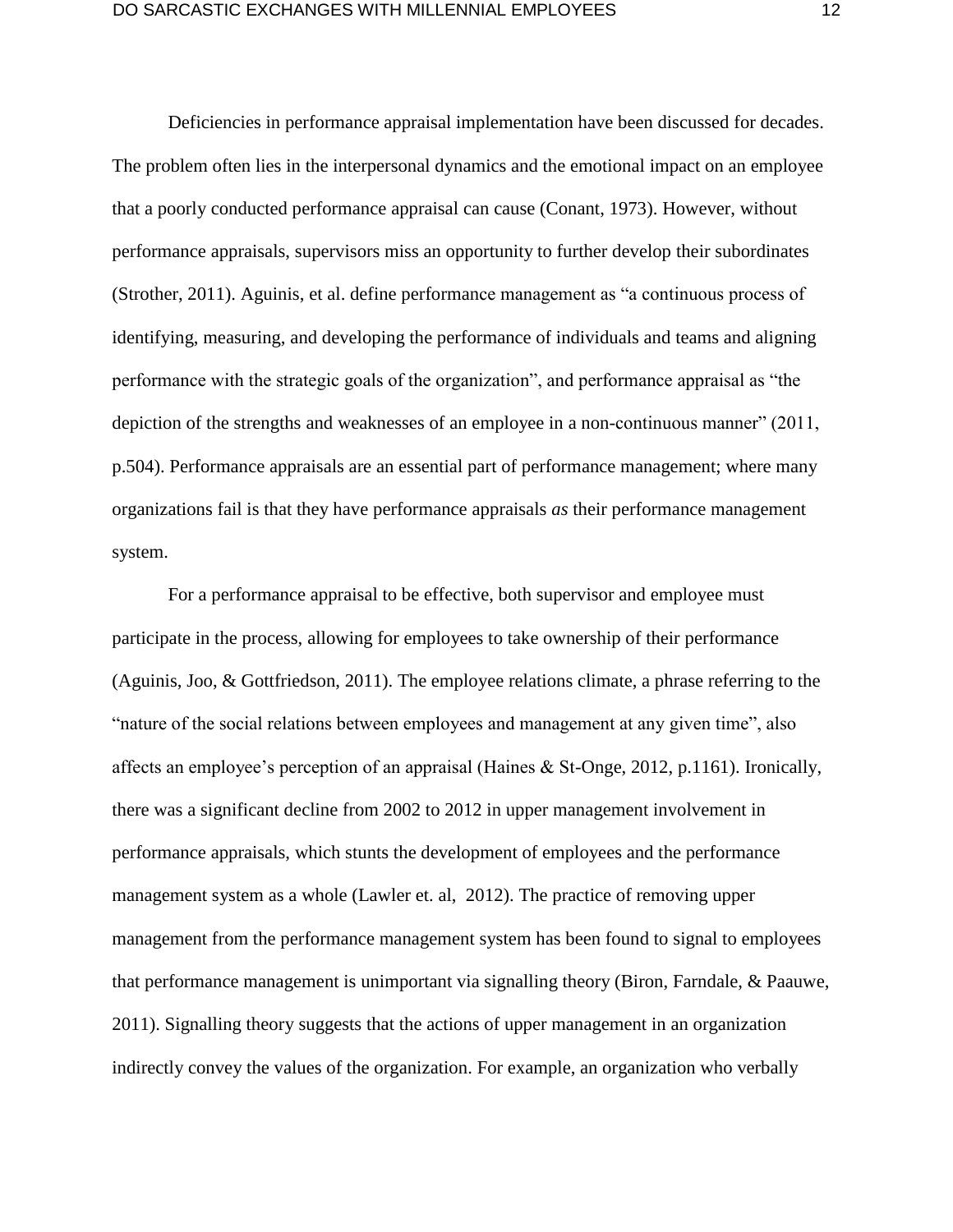states that sustainability is a value but has upper management that makes decisions to not have recycling options in the office actually communicates to employees that sustainability is not a value.

# **Millennials**

Generation Y, also known as the Millennial generation, is generally defined from around 1980 to 1995, sometimes splitting the younger part into "Generation Z" (Tulgan, 2009). As of now, all Millennials are at an age to be part of the workforce, where they have been causing managerial dysphoria since the late 90s. The managers who have been most successful with managing Millennials in the past have been those who took on the perspective of an internal locus of control, allowing their subordinates to challenge them and work alongside them rather than exerting power over them (Espinoza, et al., 2010). There is something special about Millennials, or so they have been told. Known as the trophy generation, there are some major distinctions between Millennials and their predecessors that have caught some managers off guard. For example, Millennials have been found to not commit to an organization based on job satisfaction, unlike Generation X, Baby Boomers, and the Silent Generation (Stewart, 2016). Millennials are not going to stay with an organization because they are satisfied; they seek adventure and challenge.

Although Millennials seek challenge, they are known for their helicopter parents. This is why Bruce Tulgan suggests the "loco parentis" management, which calls for managers to essentially parent young Millennial employees since that is a staple of Millennial culture (2009). Millennials' deep desire for relationship, coaching, and guidance stems from their closeness with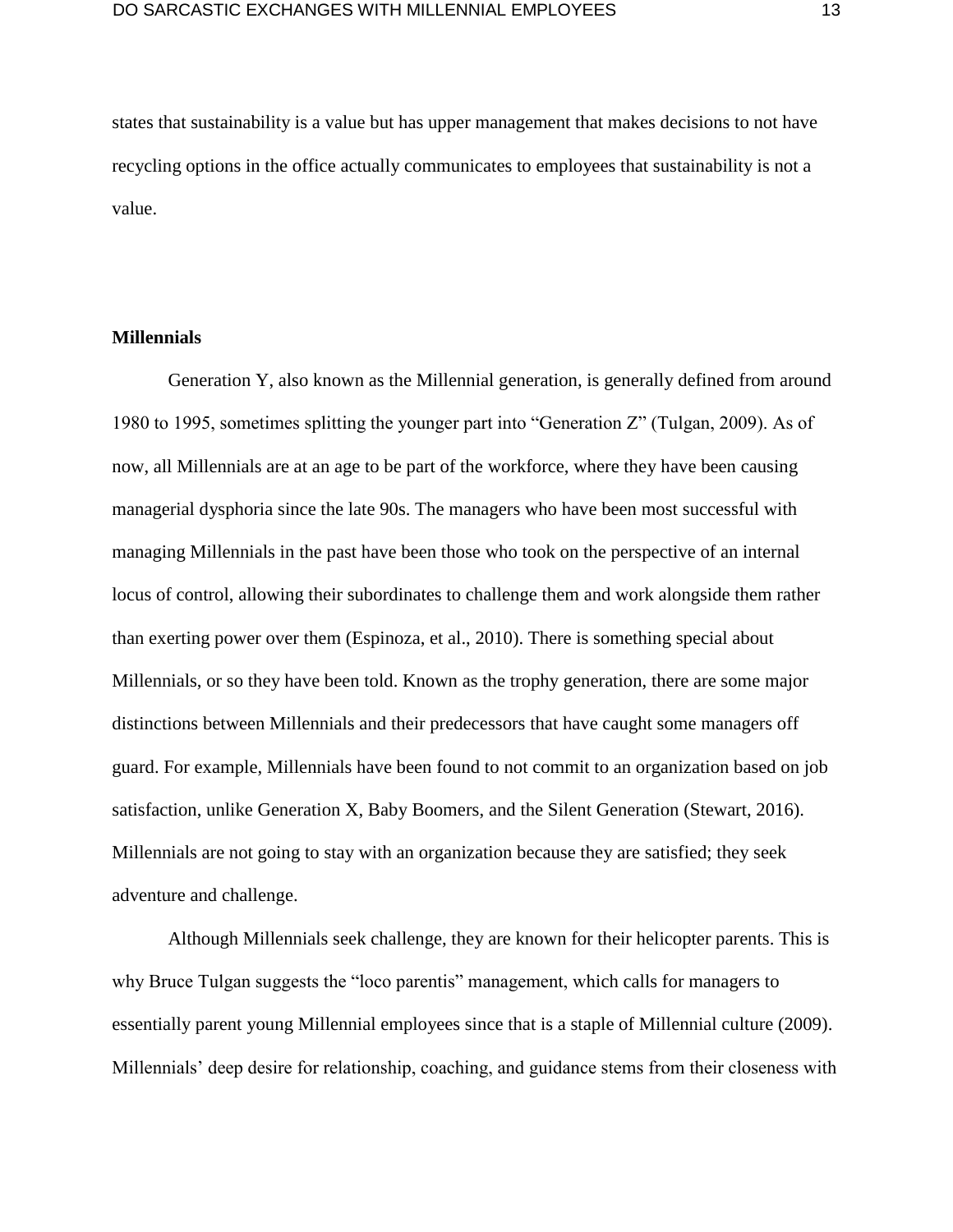their parents, something uncommon in previous generations. Having been told "great job" their entire lives, criticism can be especially difficult for Millennials, making formalities like performance appraisals in the supervisor's office sometimes less effective than a straightforward, in-the-moment confrontation (Espinoza et al., 2010).

Another staple of Millennials is their upbringing in the digital age, with 24 percent of them saying it is what makes their generation distinct, giving them a competitive advantage as a workforce (Stewart, 2016). For Millennials to be most effective as employees, managers must develop ways of communicating with them, via in-person interactions and via technology (Kaifi et. al, 2012). Millennials deeply desire uniqueness and customization, which is often granted to them with today's technology (Tulgan, 2009).

## **Discussion & Conclusion**

Since Millennials thrive on close, positive relationships, it would make sense for a supervisor to suggest removing sarcasm from workplace interactions (Tulgan, 2009). However, it is clear that sarcasm is often used regardless of its possible negative side effects and there are also possible benefits to allowing sarcasm in the workplace (Huang, et al., 2015). In terms of this research, the most important aspect is how the presence of sarcasm in a supervisor-employee relationship influences performance appraisal effectiveness; therefore, sarcasm in the workplace in general is not as relevant as sarcasm between an employee and a supervisor. When trust is present, sarcasm between an employee and supervisor can build that relationship, but with risk. Sarcasm recipients are more likely to perceive sarcasm as conflict-provoking when there is mistrust in the relationship, but those who have enough trust can build the relationship (Huang et al., 2015).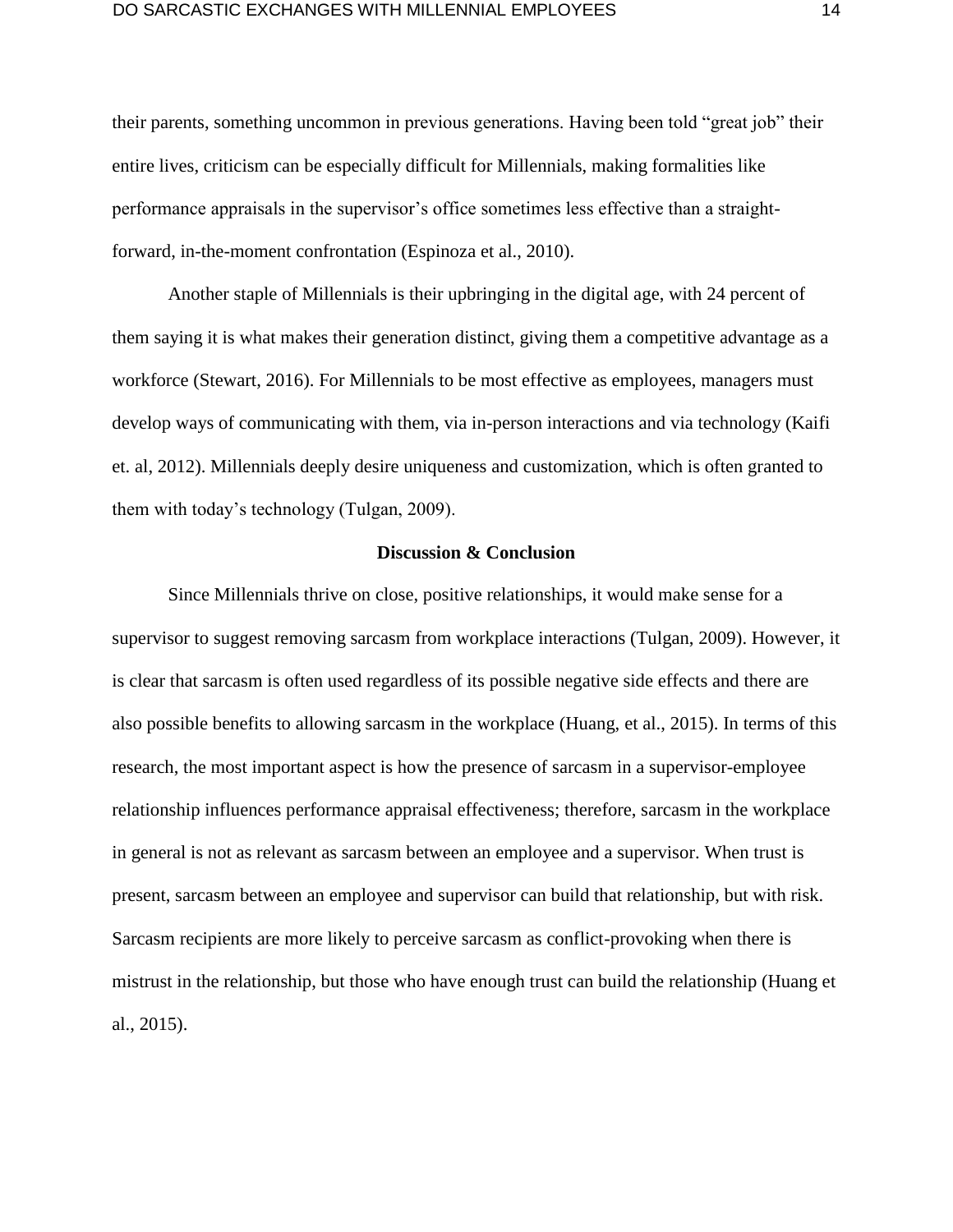To give an effective performance appraisal, there must be mutual trust between both supervisor and employee (Strother, 2011; Carmeli & Spreitzer, 2009). Trust is an antecedent to effectiveness and the platform upon which sarcasm benefits can be reaped. If trust is broken and left unrepaired, not only will it be an obstacle in obtaining benefits from sarcasm, but it will also be an obstacle in the performance appraisal process (Carmeli & Spreitzer, 2009; Lawler et al., 2012). Millennials also thrive from regular feedback, so if trust has been damaged, it could be detrimental beyond the appraisal (They're here! Managing Millennials, 2015). This could be particularly damaging if the supervisor is unaware of the mistrust and continues to use sarcasm with their Millennial subordinate. The damage could make the Millennial employee defensive, unresponsive, and uncommitted, causing their performance to be sub-par, or causing them to leave the organization altogether (Espinoza et al., 2010).

As previously mentioned with LMX, the employee's feelings about the relationship between leader and member are more important than the supervisor's (Gerstner & Day, 1997). This is exacerbated with sarcasm, as the users of sarcasm typically find more humor in their comments, whereas the victims perceive more aggression (Bowes  $\&$  Katz, 2011). Therefore, a supervisor's use of sarcasm with their employee can be dangerous and ambiguous. Perceived aggression leads to prevention orientation and does not allow an employee to engage as easily in creative and critical thinking, again limiting growth opportunities in the appraisal process since employee input is needed (Miron-Spektor et al., 2011; Aguinis, et al., 2011).

Overall, this review shows that there is not substantial research proving that sarcasm between a supervisor and their Millennial employee consistently reduces performance appraisal effectiveness. That being said, with the nature of the Millennial generation, it would be best to err on the side of caution. A supervisor's criticism must be given effectively and received with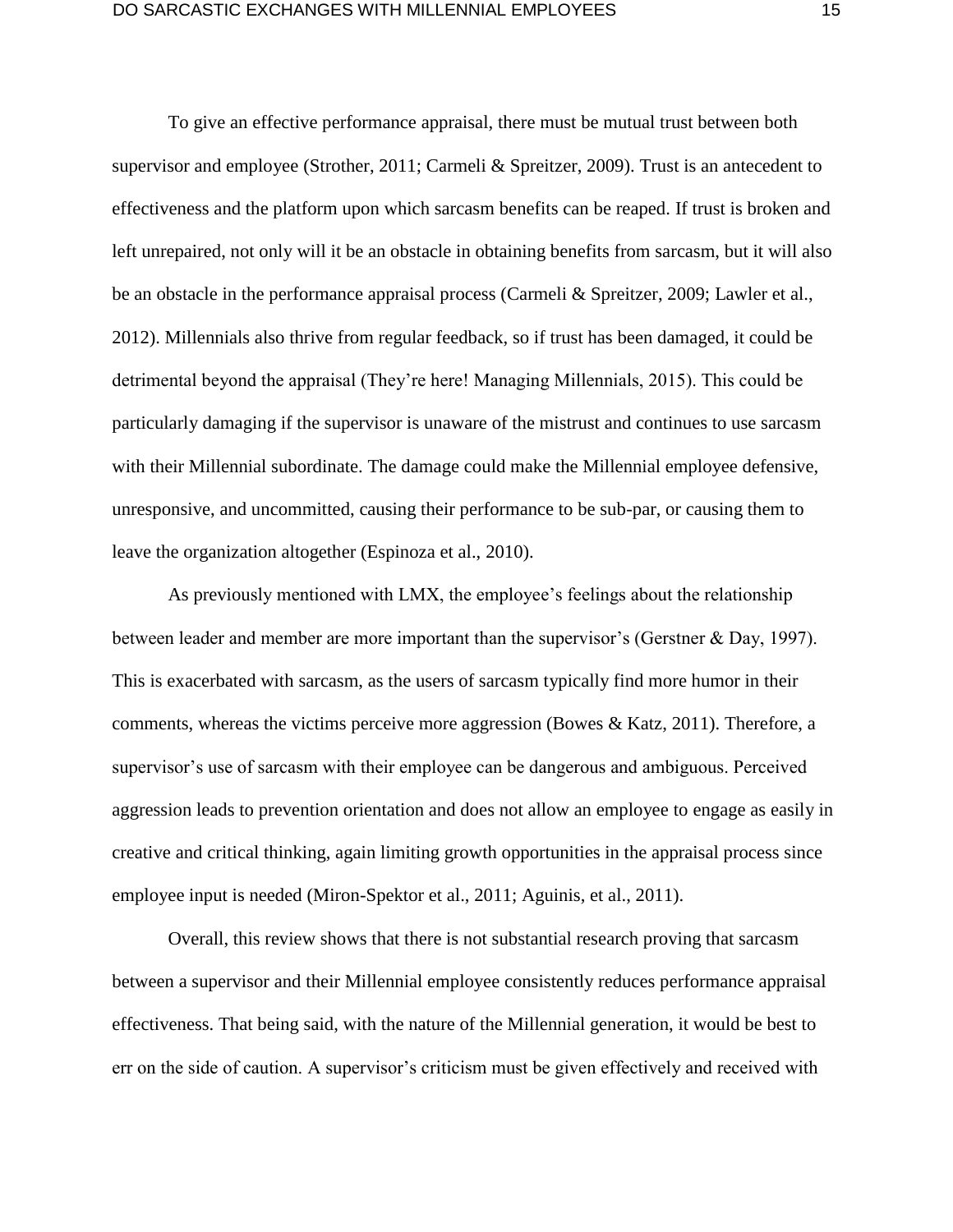vulnerability for it to be successful. Without the willingness of the employee, the appraisal is rendered useless. There are many contextual complications within each organization and deeper still within supervisor-employee relationships that make distinct do's and don't's difficult to pinpoint. I would suggest based on my research that supervisors refrain from sarcasm between themselves and their Millennial employees, but not necessarily ban it from the workplace as a whole.

By doing so, a manager is more likely to unambiguously build positive relationships with their Millennial employees. Having a positive foundation and a "loco parentis" guiding role toward a Millennial employee will allow them to be more perceptive to constructive criticism, feedback, and progress plans (Tulgan, 2009). That openness should allow supervisors a better opportunity to grow their Millennial employees to their fullest potential and manage their performance most effectively (Espinoza et al., 2010).

#### **Limitations & Future Research**

There is little current research specifically on sarcasm and Millennials; although one may speculate that sarcasm use has increased and become more commonly used with Generation Y, especially due to internet culture, it remains to be proven. This literature review sought to bring to light intersections of study that have previously been unexplored and call for more research to be focused on the intersections of these topics. The influence of sarcasm on performance appraisals also requires further study. It seems common sense to not use sarcasm in performance appraisal meetings or documentation, but there is more to be discovered about how sarcasm influences it indirectly via the supervisor-employee relationship.

Another limitation is the differences within the Millennial generation that cause them to perceive sarcasm differently, such as gender lines, explored briefly by Bowes and Katz (2011).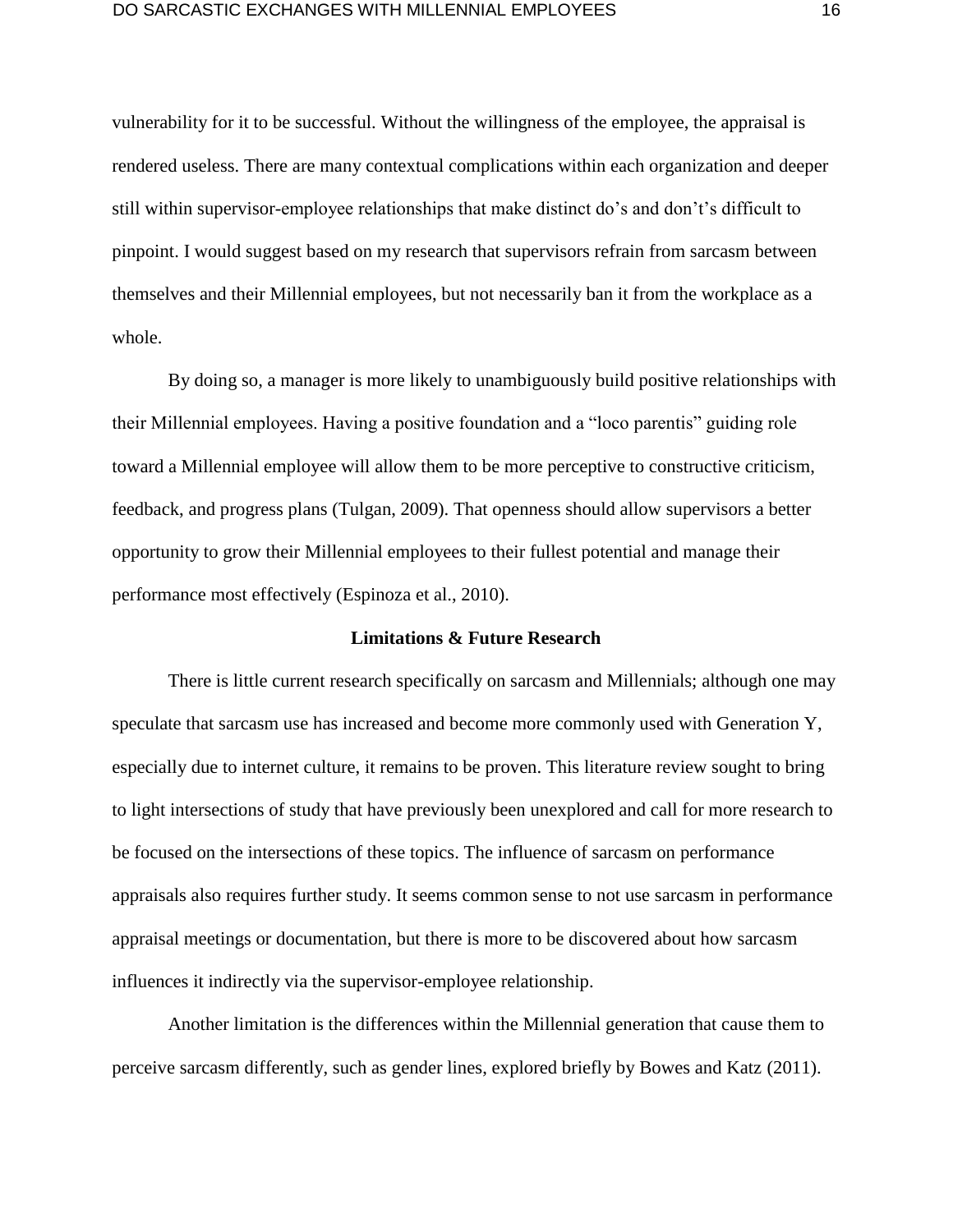More work could be done on the effects of sarcasm compared between men, women, and other genders. This also applies to the separation of Millennials, noted by Tulgan, of Generation Y and Generation Z (2009). As Generation Z expands to those born in the early 2000s, the full implications of the digital age remain to be seen. Now is the time for research on Generation Z to be pursued heavily.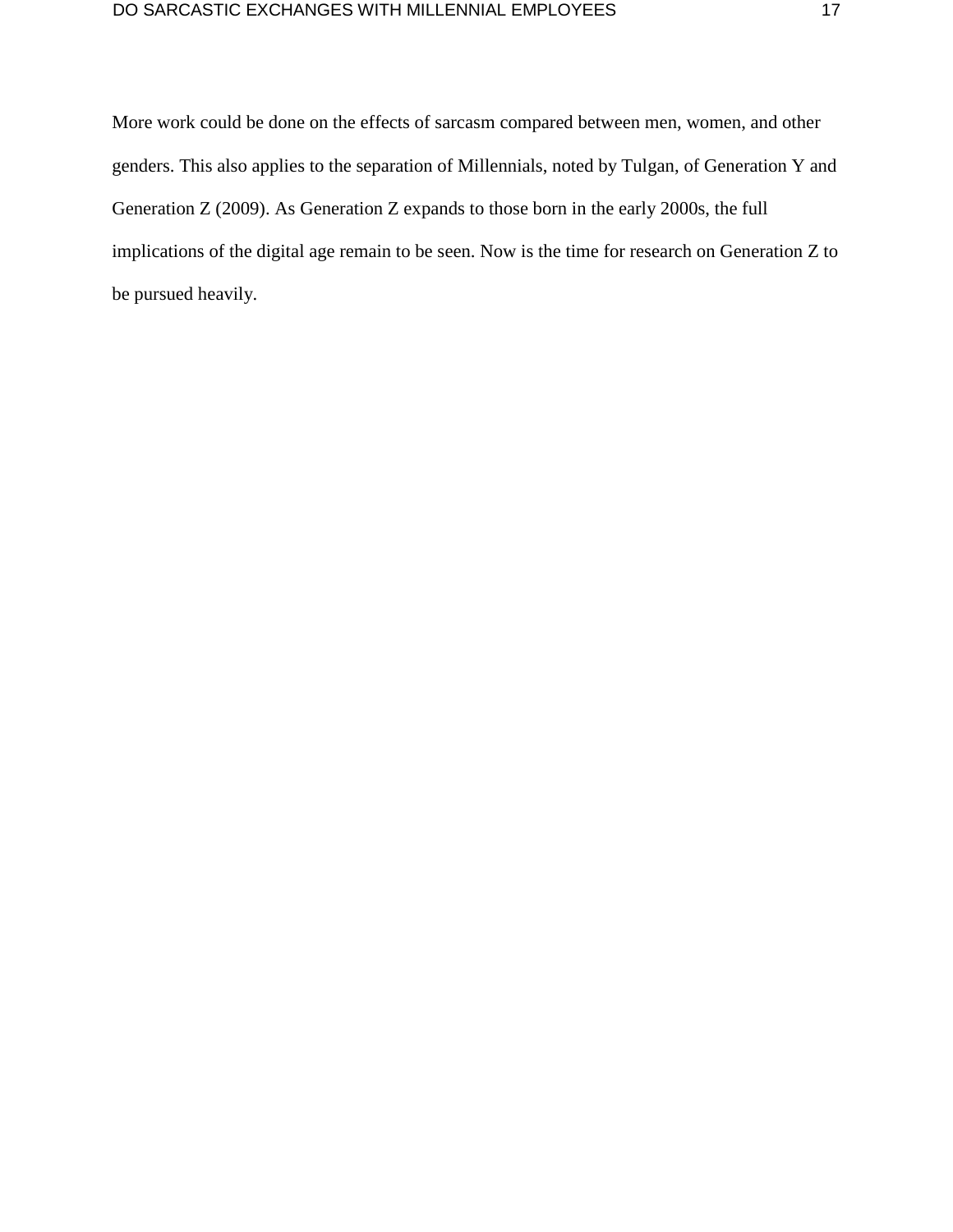## **References**

- Aguinis, H., Joo, H., Gottfredson, R. K. (2011, November). Why we hate performance management--And why we should love it. *Business Horizons, 54*(6), 503-507. Retrieved from<http://dx.doi.org/10.1016/j.bushor.2011.06.001>
- Biron, M., Farndale, E., Paauwe, J. (2011, March). Performance management effectiveness: lessons from world-leading firms. *The Journal of Human Resource Management, 22*(6), 1294-1311. Retrieved from<http://dx.doi.org/10.1080/09585192.2011.559100>
- Boylan, J., Katz, A. N. (2013). Ironic expression can simultaneously enhance and dilute the perception of criticism. *Discourse Processes, 50(3),* 187-209. <http://dx.doi.org/10.1080/0163853X.2012.747041>
- Bowes, A., Katz, A. (2011). When sarcasm stings. *Discourse Processes, 48(4),* 215-236. Doi: <http://dx.doi.org/10.1080/0163853X.2010.532757>
- Carmeli, A., Spreitzer, G. M. (2009). Trust, connectivity, and thriving: implications for innovative behavior at work. *Journal of Creative Behavior, 43(3),* 169-191.
- Conant, J. C. (1973, June). The performance appraisal: a critique and an alternative. *Business Horizons, 16(3),* 73-78.
- Dirks, K. T. (1999). The effects of interpersonal trust on work group performance. *Journal of Applied Psychology, 84(3),* 445-455.
- Espinoza, C., Ukleja, M., Rusch, C. (2010). *Managing the millennials: discover the core competencies for managing today's workforce.* Hoboken, NJ: John Wiley & Sons.
- Fredrickson, B. L., Losada, M. F. (2005, October). Positive affect and the complex dynamics of human flourishing. *American Psychologist, 60(7),* 678-686. Doi: 10.1037/0003- 066X.60.7.678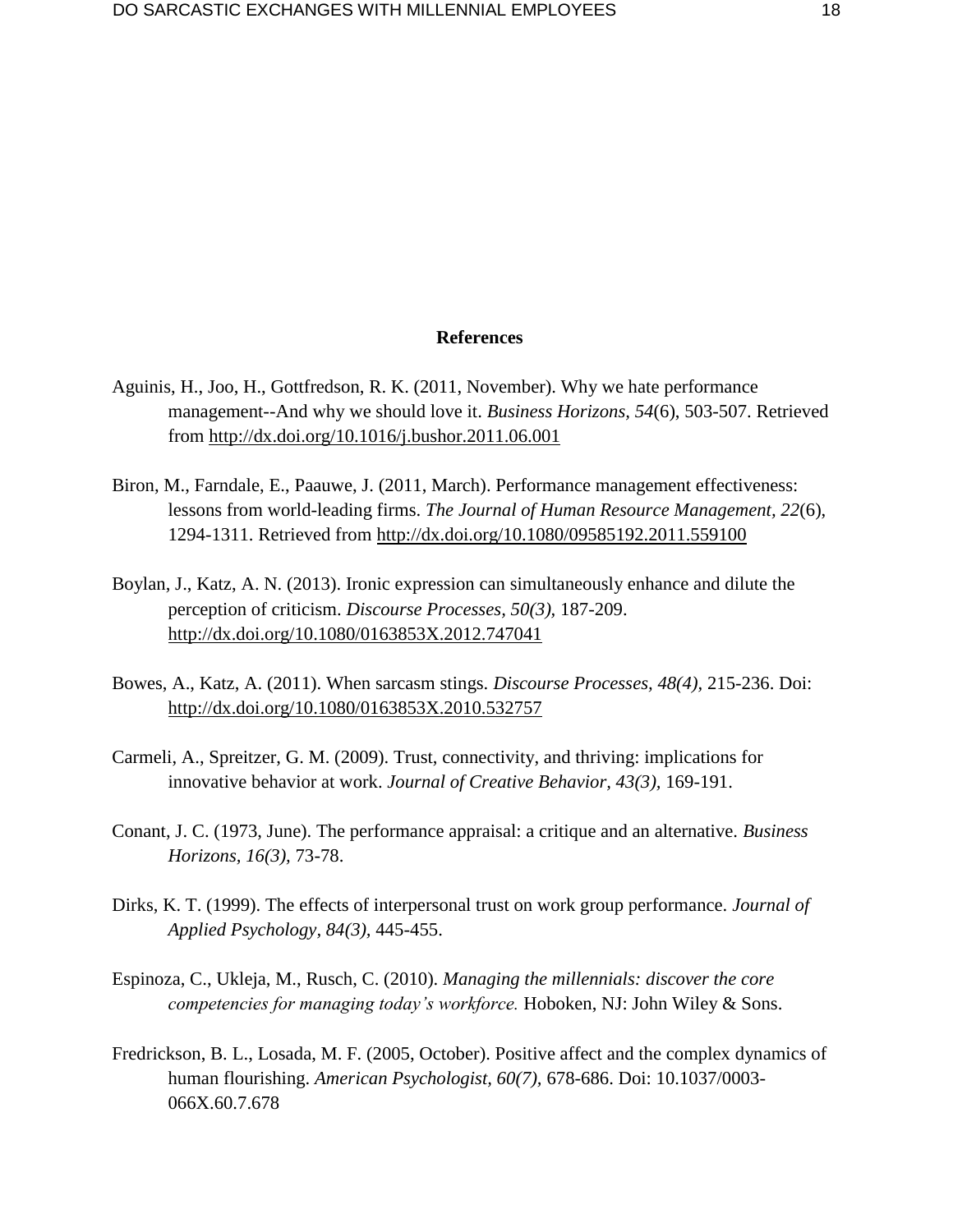- George, Drake, "Trust & Growth in the Workplace: An Analysis of Leadership in Flat Organizations" (2016). University Honors Theses. Paper 353. <http://pdxscholar.library.pdx.edu/honorstheses/353/>
- Gerstner, C. R., Day, D. V. (1997). Meta-analytic review of Leader-Member Exchange Theory: correlates and construct issues. *The Journal of Applied Psychology, 82(6),* 827-844.
- Gkorezis, P. (2015). Supervisor support and pro-environmental behavior: the mediating role of LMX. *Management Decision, 53(5),* 1045-1060. [http://dx.doi.org/10.1108/MD-06-2014-](http://dx.doi.org/10.1108/MD-06-2014-0370) [0370](http://dx.doi.org/10.1108/MD-06-2014-0370)
- Haines III, V. Y., St-Onge, S. (2011, July). Performance management effectiveness: practices or context? *The International Journal of Human Resource Management, 23*(6), 1158-1175. Retrieved from<http://dx.doi.org/10.1080/09585192.2011.561230>
- Huang, L., Gino, F., Galinksy, A. D. (2015, November). The highest form of intelligence: Sarcasm increases creativity for both expressers and recipients. *Organizational Behavior and Human Decision Processes, 131*, 162-177. Retrieved from <http://dx.doi.org/10.1016/j.obhdp.2015.07.001>
- Kaifi, B. A., Nafei, W. A., Khanfar, N. M., Kaifi, M. M. (2012, December). A multigenerational workforce: managing and understanding millennials. *International Journal of Business and Management 7(24), p.88(6).*
- Lawler III, E. E., Benson, G. S., McDermott, M. (2012). What makes performance appraisals effective? *Compensation and Benefits Review, 44(4),* 191-200. Doi: 10.1177/0886368712462331
- Leggitt, J. S., Gibbs, R. W. (2000) Emotional reactions to verbal irony. *Discourse Processes, 29(1),* 1-24. [http://dx.doi.org/10.1207/S15326950dp2901\\_1](http://dx.doi.org/10.1207/S15326950dp2901_1)
- Miron-Spektor, E., Efrat-Treister, D., Rafaeli, A., & Schwarz-Cohen, O. (2011). Others' anger makes people work harder not smarter: The effect of observing anger and sarcasm on creative and analytic thinking. *Journal of Applied Psychology, 96*(5), 1065-1075. Retrieved from [http://stats.lib.pdx.edu/proxy.php?url=http://search.proquest.com/docview/867472721?ac](http://stats.lib.pdx.edu/proxy.php?url=http://search.proquest.com/docview/867472721?accountid=132) [countid=132](http://stats.lib.pdx.edu/proxy.php?url=http://search.proquest.com/docview/867472721?accountid=132)